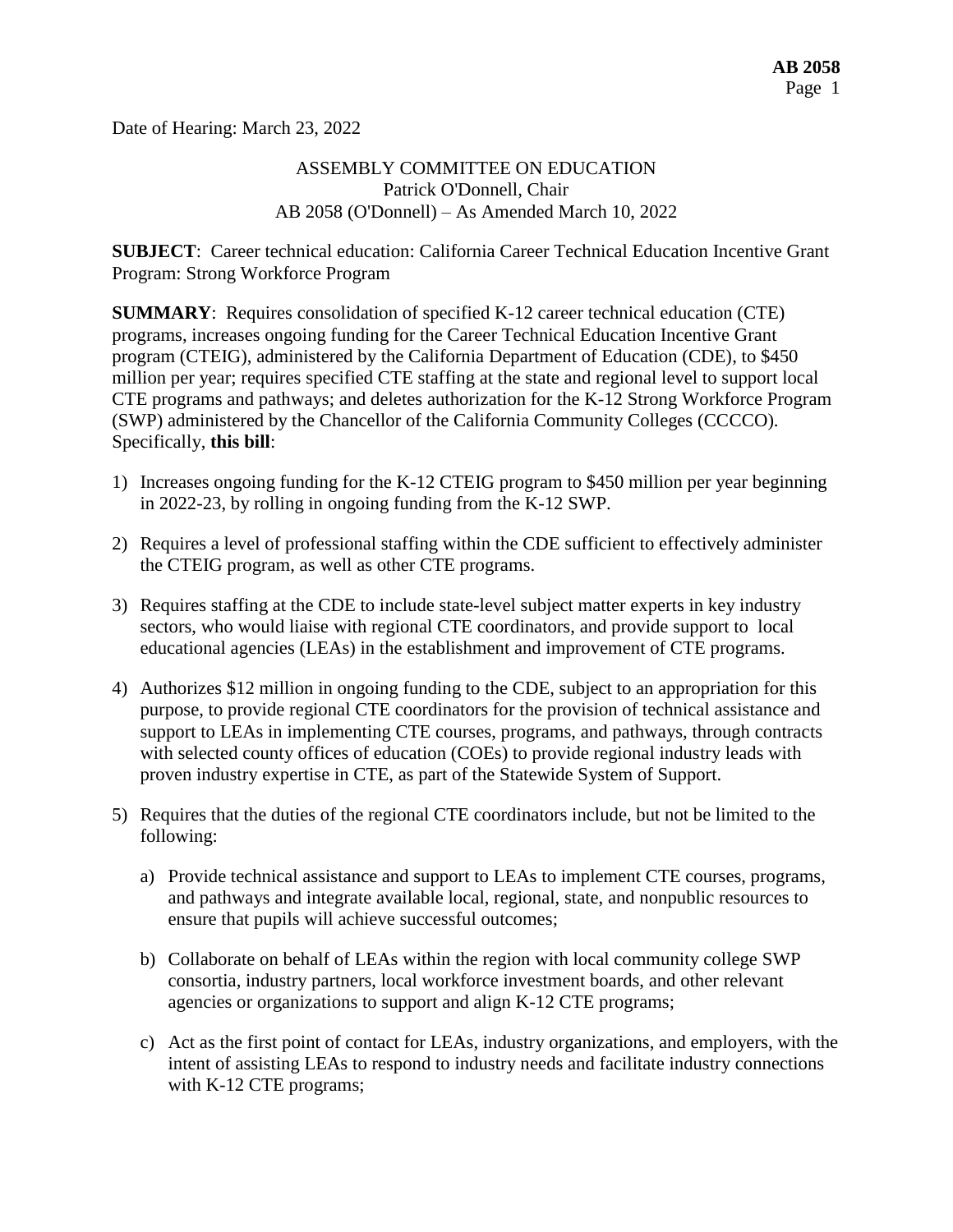- d) Cultivate collaborative communities within key industry sectors so that LEAs and industry organizations can collaborate and provide peer-to peer knowledge exchange in areas of common interest; and
- e) Ensure that CTE classes, programs, and pathways meet the requirements of the CTEIG program, as specified.
- 6) Requires the Superintendent of Public Instruction (SPI) to determine the distribution of funding for regional CTE coordinators based upon the average daily attendance (ADA) of the public schools within the county, and to the extent possible, ensure the equitable geographic distribution of technical assistance coordinators throughout the state.
- 7) Deletes references to the K-12 SWP and requires that this program cease to be operative as of July 1, 2022, and requires administration of any outstanding allocations and contracts to be the responsibility of the CDE as part of the CTEIG program.

# **EXISTING LAW**:

- 1) Authorizes the CTEIG Program as a state education, economic, and workforce development initiative with the goal of providing pupils in kindergarten through  $12<sup>th</sup>$  grade with the knowledge and skills necessary to transition to employment and postsecondary education (Education Code (EC) 53070).
	- a) Identifies the purpose of the competitive CTEIG program as the encouragement and maintenance of the delivery of CTE programs by school districts and charter schools.
	- b) Appropriates funding for the CTEIG program as follows: \$400 million for 2015-16; \$300 million for 2016-17; \$200 million for 2017-18; and \$150 million per year for 2018-19 to 2020-21; and \$300 million per year beginning in the 2021-22 fiscal year and every year thereafter.
	- c) Specifies the distribution of the funds appropriated by school size as follows: 4% to applicants with an ADA of 140 or less; 8% to applicants with ADA of 141 to 550; and 88% to applicants with ADA of more than 550.
	- d) Requires that applicants demonstrate the ability to provide local matching funds as follows:
		- \$1.00 for every \$1 received in 2015-16;
		- $\bullet$  \$1.50 for every \$1 received in 2016-17;
		- \$2.00 for every \$1 received in 2017-18, and each fiscal year thereafter; and
		- As of July 1, 2021, requires the proportional match to be encumbered in the fiscal year for which the applicant is applying for a grant under the program.
	- e) Requires applicants for the CTEIG Program to demonstrate that their CTE programs meet all of the following minimum eligibility standards:
		- High quality curriculum and instruction aligned with the California CTE Model Standards, including a sequence of courses that enable pupils to transition to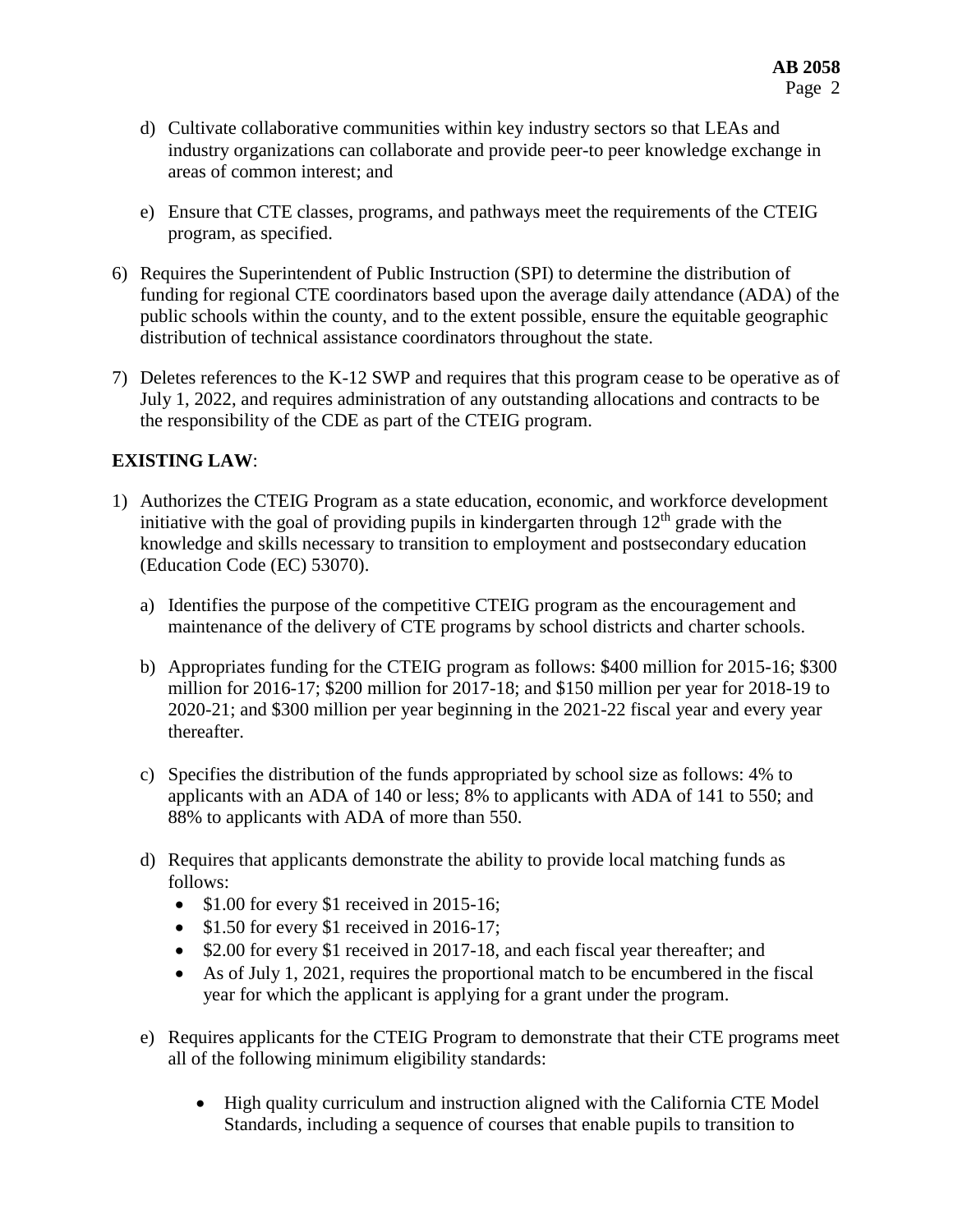postsecondary education, attain employment, or industry certification upon graduation from high school;

- Career exploration, guidance, and a continuum of work-based learning opportunities aligned with academic coursework, which may include paid internships;
- Pupil support services, including counseling and leadership development to address pupils' social, emotional, career, and academic needs;
- System alignment, coherence, and articulation with postsecondary institutions, allowing for dual enrollment opportunities;
- Ongoing and meaningful partnerships with industry and labor;
- Opportunities for pupils to participate in after-school, extended day, and out-ofschool internships, competitions, leadership development opportunities, and other work-based learning opportunities;
- Connection to regional or local labor market demands and a focus on current or emerging high-skill, high-wage, or high-demand occupations and is informed by the regional plan of the local Strong Workforce Program consortium;
- Pathway to an industry-recognized credential or certificate, or appropriate postsecondary education or training, employment, or a postsecondary degree;
- Staffing by skilled teachers or faculty and the provision of professional development opportunities for any teachers or faculty members supporting pupils in those programs;
- Provides opportunities for pupils with exceptional needs to participate in all programs; and
- Annual data reporting to allow for an evaluation of the program.
- f) Data reporting requirements for grantees including the core metrics required by the federal Strengthening Career and Technical Education for the 21st Century Act (Perkins V), the quality indicators described in the California State Plan for CTE, as well as the following metrics:
	- High school graduation rate;
	- Number of pupils completing CTE coursework;
	- Number of pupils meeting academic and career-readiness standards as defined in the College/Career Indicator of the California School Dashboard;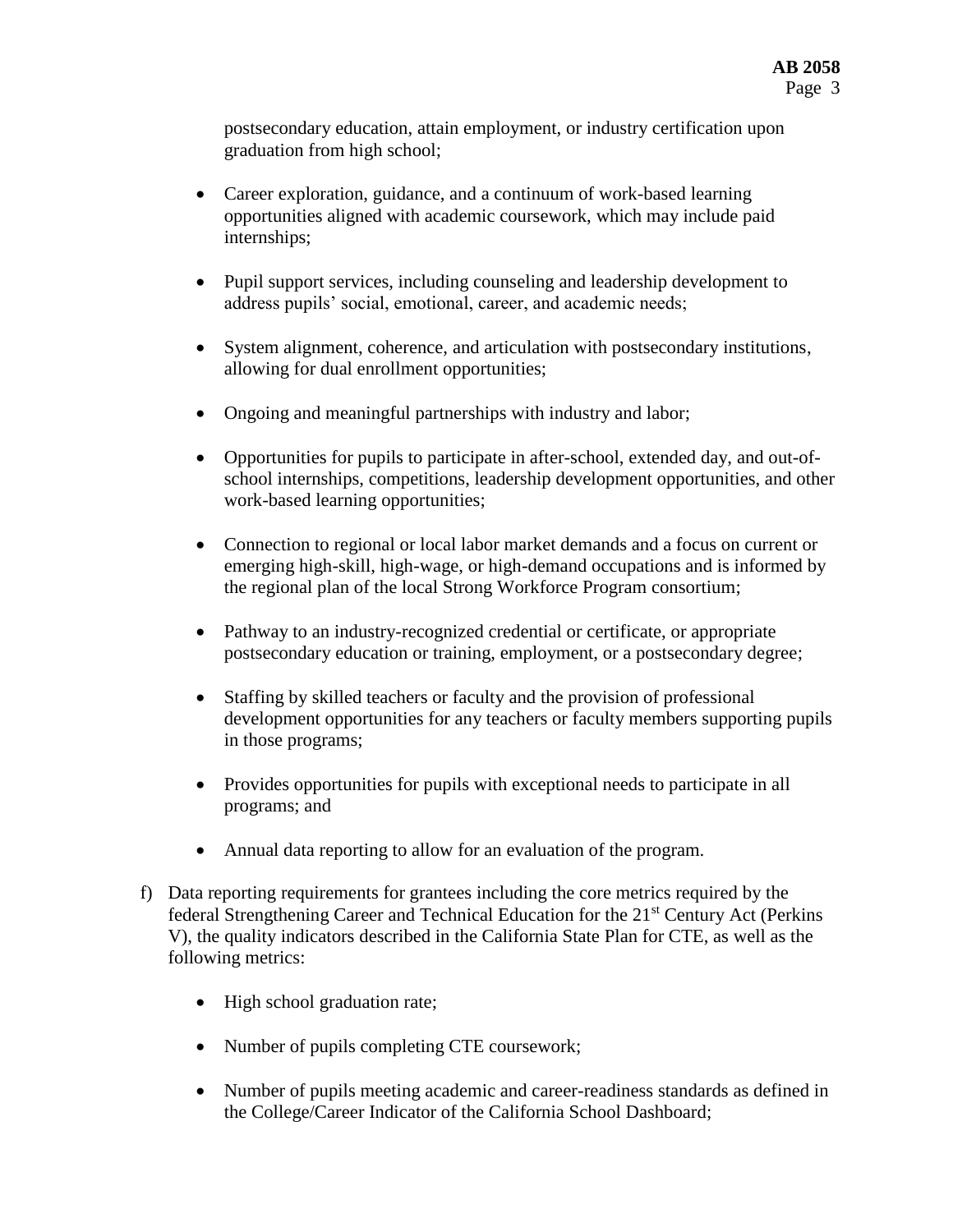- Number of pupils obtaining an industry-recognized credential, certificate, license, or other measure of technical skill attainment;
- Number of former pupils employed by type of businesses; and
- Number of former pupils enrolled in each of the following: postsecondary education institution, a state apprenticeship program, or another form of job training.
- g) Requires the California Workforce Pathways Joint Advisory Committee to review the data metrics annually and make recommendations on whether these data metrics remain the most appropriate metrics to evaluate program outcomes for new and renewal applicants, or whether other metrics should be included.
- h) Defines grant recipients for CTEIG as one or more school districts, COEs, charter schools, regional occupational centers or programs (ROCPs) operated by joint power authorities or COEs, or any combination of these.
- i) Requires the CDE to consult with entities with career technical education expertise, including the Chancellor of the CCCO, state workforce investment organizations, and business organizations, in the development of requests for grant applications and consideration of the applications received.
- j) Requires the CDE to annually submit the list of recommended new and renewal grant recipients to the State Board of Education (SBE) for review and approval prior to making annual grant awards. Requires the CDE, at least 30 days before submitting the list of recommended new and renewal grant recipients to the SBE, to make the information public. CDE and SBE, in determining proposed grant recipients, are required to give positive consideration and the greatest weight to those applicants who:
	- Serve unduplicated pupils or who serve pupil subgroups with higher than average dropout rates;
	- Are located in an area of the state with a high unemployment rate; and
	- Offer an existing high-quality regional-based CTE program as a joint powers agency or county office of education.
- k) Requires the CDE and the SBE, in determining proposed grant recipients to also give positive consideration to those applicants who:
	- Successfully leverage existing CTE resources and funding, as well as contributions from industry, labor, and philanthropic sources;
	- Engage in regional collaborations with postsecondary education or other local education agencies, including the SWP consortium operating in their areas, as well as pathway programs provided under an adopted California and Career Access Pathways partnership agreement;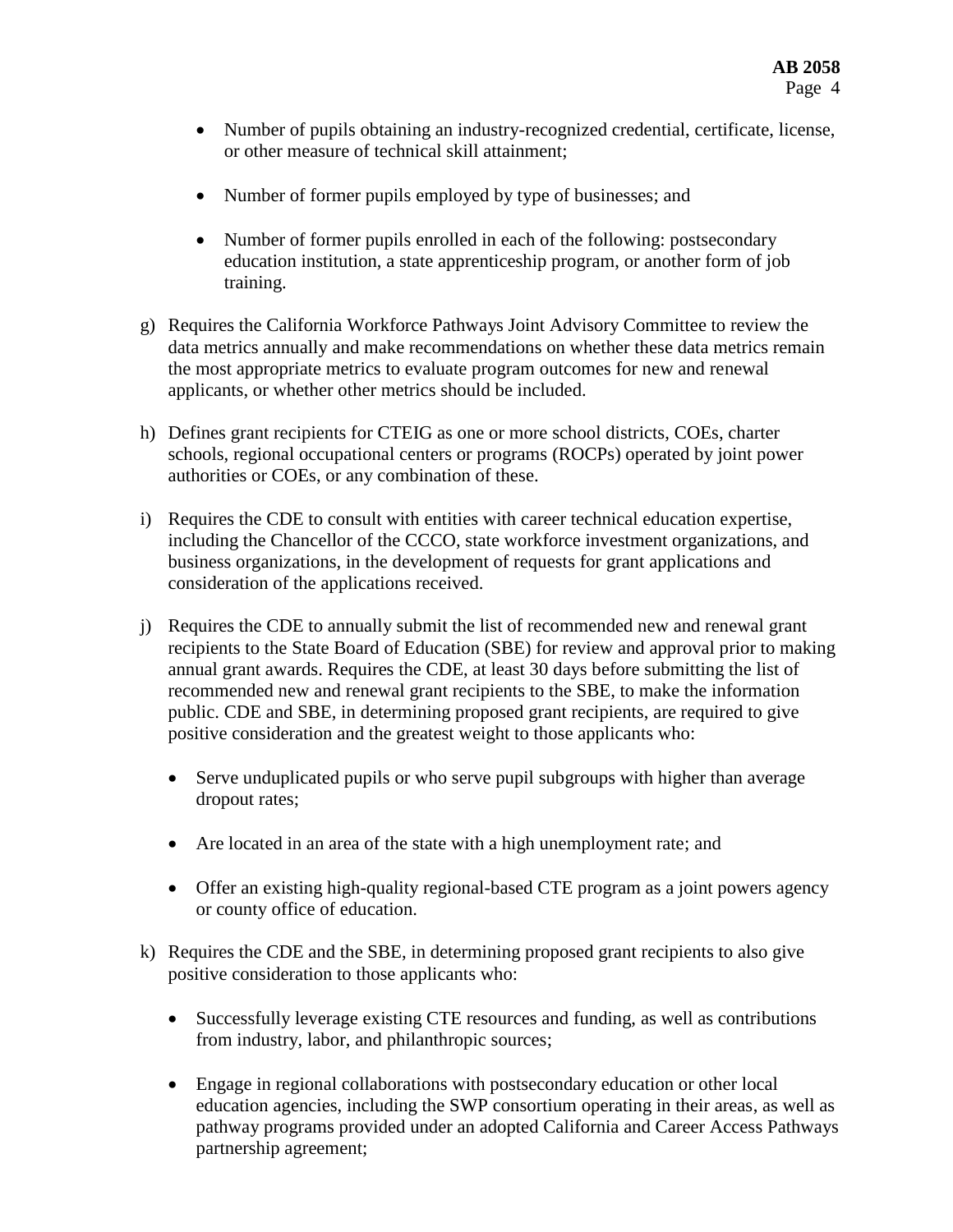- Make significant investment in CTE infrastructure, equipment, and facilities; and
- Operate within rural districts.
- l) Requires the SPI, in collaboration with the SBE, to determine the specific funding amounts, number of grants, multiyear schedule for funding, oversight, and the provision of technical assistance to applicants and grantees.
- m) Requires the SPI to distribute funding on a multiyear schedule, set up a monitoring process, and annually review grant recipients' expenditures and requires grant recipients to submit program reports to the CDE.
- 2) Authorizes the K-12 component of the SWP to create, support, or expand high-quality CTE programs at the K-12 level that are aligned with the workforce development efforts occurring through the SWP, and authorizes, commencing with the 2018-19 fiscal year, and subject to an annual appropriation, \$150 million to be apportioned annually by the CCCCO to local consortia. (EC 88827)
- 3) Federal law, the Strengthening Career and Technical Education for the 21st Century Act, reauthorizes the Carl D. Perkins Career and Technical Education Act of 2006 (Perkins) provides federal support for CTE programs and focuses on improving the academic and technical achievement of CTE students, strengthening the connections between secondary and postsecondary education and improving accountability.

## **FISCAL EFFECT**: Unknown

## **COMMENTS**:

*Need for the bill.* According to the author, "CTE ensures that students are better prepared for life after graduation, whether that includes college or leads straight to a career. Students need multiple paths to success, not a one-size fits all model as not every quality job requires a fouryear university degree. CTE programs that provide quality career exploration and guidance, and appropriate student supports prepare students to transition smoothly into ongoing education and/or directly into the workforce.

The bifurcation of the K-12 CTE funding into two separate programs under the jurisdiction of the CDE and the Chancellor's office creates unnecessary administrative burdens at the state level and additional complications at the local level. Schools are currently required to apply to two separate programs for funding of CTE programs, each with unique eligibility and reporting requirements, and are not receiving adequate technical assistance. A recent report by the State Auditor noted that administrative shortcomings in the K-12 Strong Workforce Program limits its effectiveness supporting grant applicants, including inherent risks of conflicts of interest, as well as a lack of equal access to local support staff.

AB 2058 will reduce administrative burdens at the state and local levels by consolidating the CTEIG and K-12 SWP programs and will ensure that effective CTE technical assistance is readily available to support high quality CTE programs at the local level."

**Defining Career Technical Education.** CTE is a program of study that involves a multiyear sequence of courses that integrates core academic knowledge with technical and occupational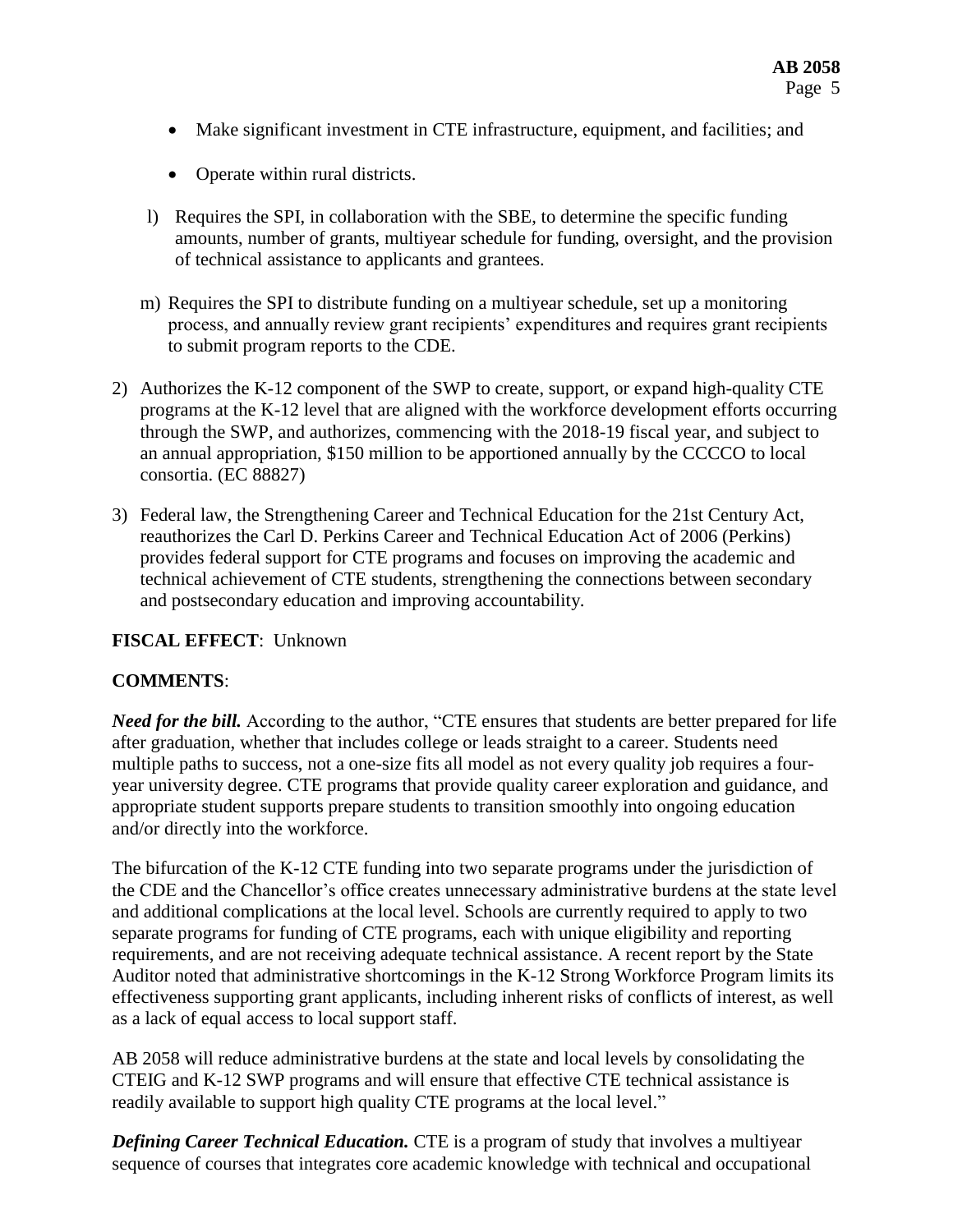knowledge to provide students with a pathway to postsecondary education and careers. CTE programs in California are organized into 15 industry sectors, covering 58 pathways that identify the knowledge and skills students need. Partnerships are usually developed between high schools, businesses, and postsecondary schools, providing pathways to employment and associate, Bachelor's and advanced degrees. CTE prepares students for the world of work by introducing them to workplace competencies, and makes academic content accessible to students by providing it in a hands-on context. Along the way, students develop career-relevant, realworld 21<sup>st</sup> Century skills.

*Improved outcomes for CTE students.* A wide body of research indicates that involvement in CTE coursework provides improved academic outcomes and other benefits to students with findings, such as the following:

- Students with greater exposure to CTE are more likely to graduate from high school, enroll in a two-year college, be employed, and earn higher wages;
- The average high school graduation rate for students concentrating in CTE programs is 93%, compared to an average national graduation rate of 80%;
- Students taking more CTE classes are just as likely to pursue a four-year degree as their peers;
- 91% of high school graduates who earned 2-3 CTE credits enrolled in college;
- CTE provides the greatest boost to students who need it most boys and students from low-income families; and
- 80% of students taking a college preparatory academic curriculum with rigorous CTE met college and career readiness goals, compared to only 63% of students taking the same academic core who did not experience rigorous CTE.

*Importance of CTE to California's economy.* Career Tech points to benefits to California's economy through CTE programs in our K-12 schools:

- Middle-skill jobs account for 50% of California's labor market, but only 40% of workers in the state possess the required skills, leading to a skills gap which CTE can address; and
- If California increased the number of individuals with certificates or associate degrees by 10 percentage points, the state would have an increase in median per capita income by \$1,462, 67,000 fewer individuals unemployed, and 267,000 fewer individuals living in poverty.

*College and career readiness is a state priority.* Each LEA's Local Control and Accountability Plan (LCAP) must demonstrate, among other priorities, how they are ensuring that all students are being prepared to be college and career ready. The College and Career Readiness Index displayed on each LEA's dashboard includes data on the number of students completing a CTE pathway. CDE notes that over 90% of districts report that CTE is now embedded into their LCAP.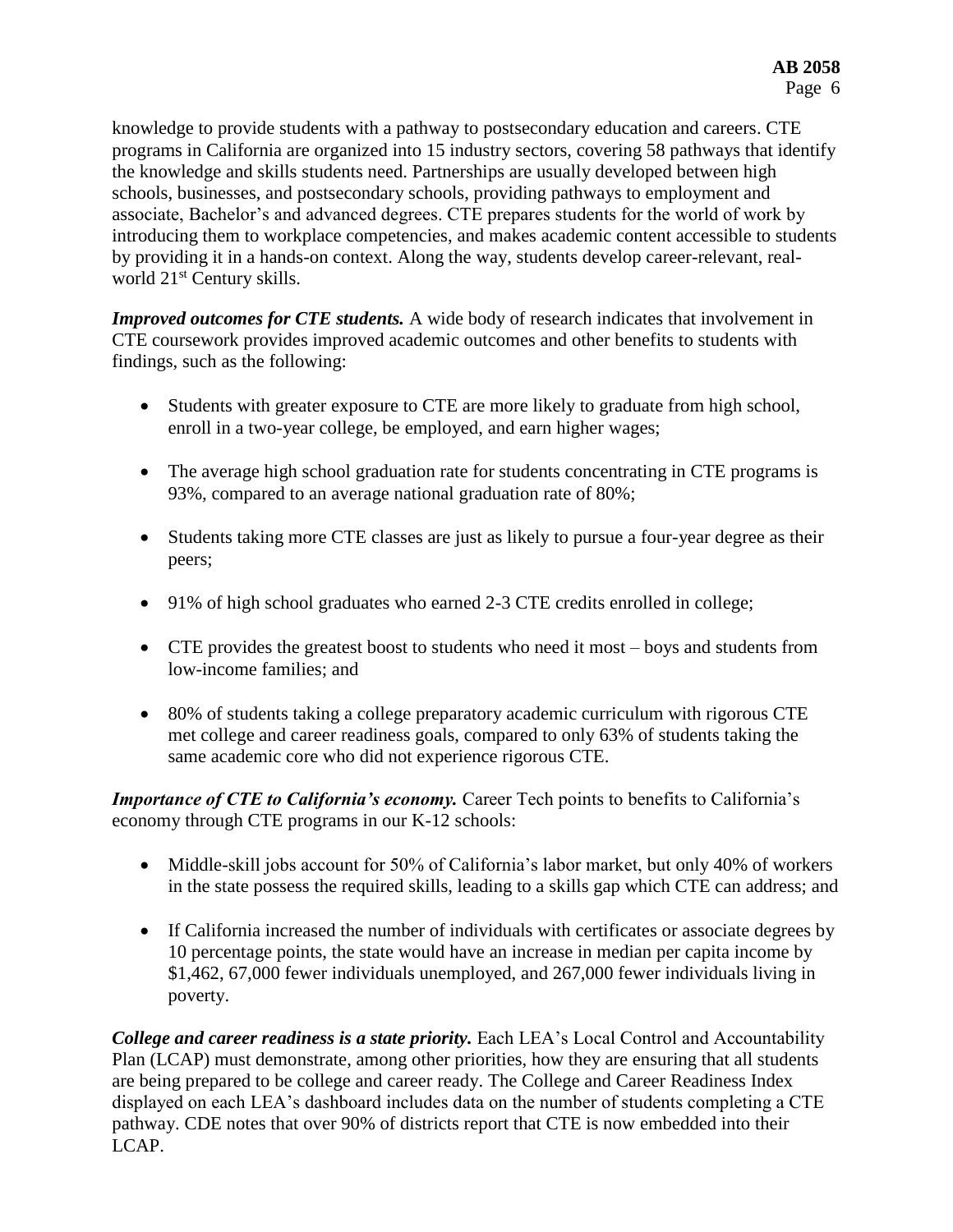*Current K-12 CTE programs.* There are a number of initiatives supporting K-12 CTE programs supported by state and federal funds, including two large competitive grant programs:

1) **The Career Technical Education Incentive Grant (CTEIG) Program** was originally established in 2015 as a one-time investment of \$900 million to cover a three-year span, and acted as a bridge for LEAs to support CTE programs until the Local Control Funding Formula (LCFF) was fully funded. It was created as a state education, economic, and workforce development initiative to provide pupils in kindergarten through grade twelve with the knowledge and skills necessary to transition from secondary education to postsecondary education and living-wage employment. The purpose of the program is to encourage, maintain, and strengthen the delivery of high-quality CTE programs. The program is administered by the CDE. In 2018, ongoing funding of \$150 million for CTEIG was appropriated. In 2021, the annual funding for CTEIG was increased to \$300 million.

Prior to the adoption of the LCFF, the state provided funding for CTE through a number of categorical programs, including the RCOP, which was funded at \$400 million at the time. This funding was folded into LCFF, increasing the base rate for high schools by 2.6%.

Grants are awarded under the CTEIG program by CDE, in consultation with the SBE, in response to applications submitted by LEAs outlining the ways in which they meet the statutorily defined requirements, including a 2:1 match of local to state funding. For the 2021-22 fiscal year, the CDE received 370 applications from LEAs requesting a total of \$320 million. A total of \$240.9 million has been allocated to the 342 eligible applicants. A second round of funding has been launched to allocate the remaining \$60 million.

2) **The K-12 Strong Workforce Program (K-12 SWP)** was established in 2018 as a component of the Community Colleges' SWP to create, support, or expand high-quality CTE programs at the secondary level that are aligned with the workforce development efforts occurring through the SWP. As is the case for CTEIG, the K-12 SWP is meant to support the overall development of high-quality K-12 CTE programs, courses, course sequences, programs of study, and pathways. The program is administered by the CCCCO. The program is currently funded at \$150 million per year.

Unlike the CTEIG program, which is administered at the state level, the CCCO allocates K-12 SWP grant funding to eight regional consortia according to a statutory formula. Each regional consortium is required to administer a competitive grant program it receives to LEAs in the region. Each consortium establishes a selection committee made up of individuals with expertise in K-12 CTE and workforce development, including teachers, administrators, community college faculty or administrators, and other K-12 education stakeholders. Employees of LEAs applying for grants under the program may serve as members of the selection committees. Each selection committee has exclusive authority under state law to determine the recipients of K-12 SWP grants in its region and the specific amount for each grant.

A total of 236 applications were received for the 2021-22 K-12 SWP program. Of these, 211 applications were funded for a total allocation of \$143.7 million, out of the available \$150 million.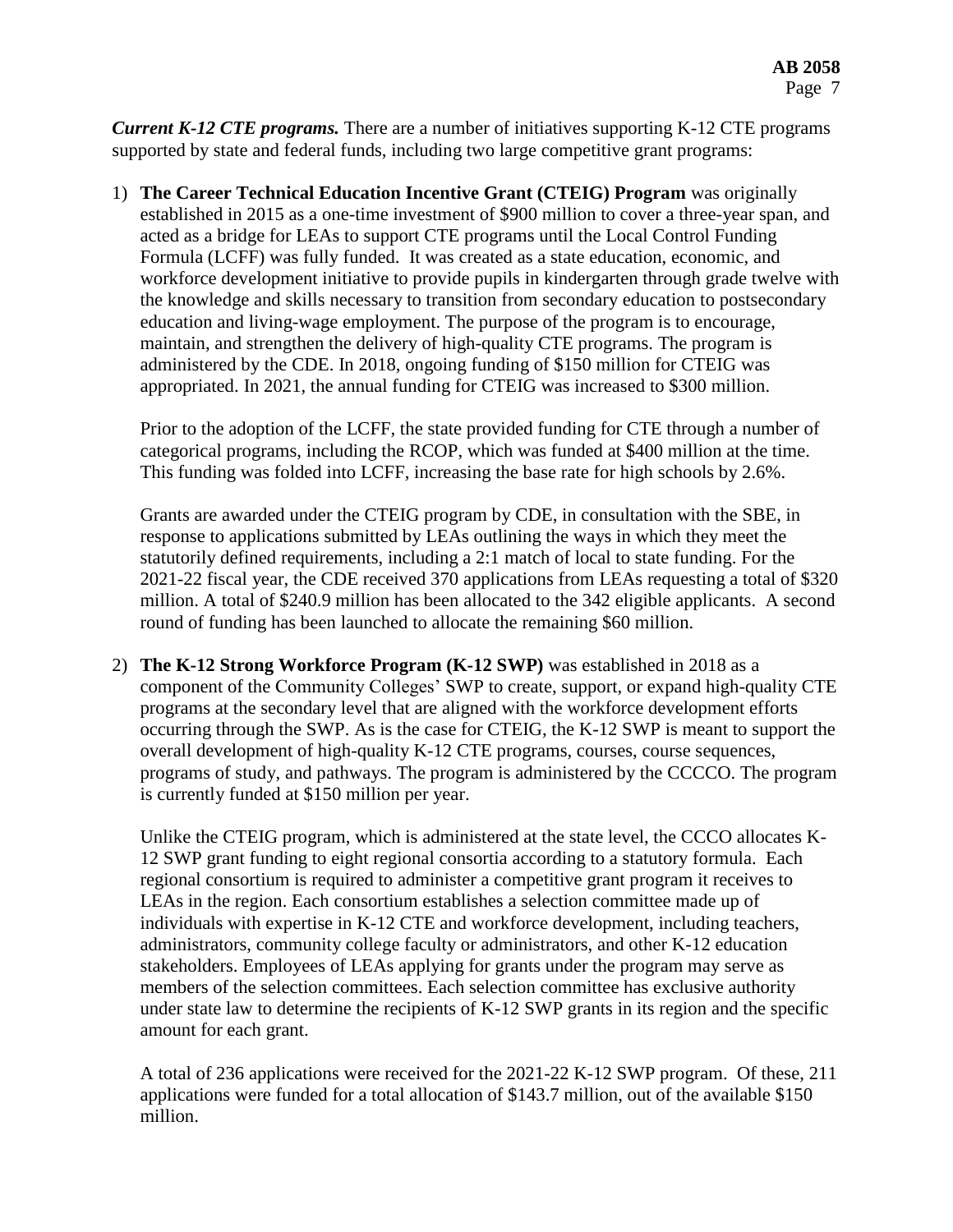*CTE technical assistance.* Prior to the establishment of the K-12 SWP, CDE was responsible for providing oversight and technical support for the CTEIG and other CTE programs. In addition to state level staff at the CDE, through state level funding provided through the CTEIG program, CDE had established seven COEs as regional technical assistance providers. The seven centers were chosen for the leadership and expertise in the delivery of K-12 CTE as well as their understanding of the K-12 environment. These seven centers provide technical assistance and professional development based on the unique regional and statewide needs of K-12 CTE, including CTE Model Curriculum Standards, integration of K-12 general education courses and CTE, Career Student Leadership Organizations, and college and career pathway development as defined in the state plans for both the federal Perkins Act as well as the Every Student Succeeds Act (ESSA). Funding for these contractors expired at the end of June 2019.

The state currently provides \$12 million annually through the CCCCO to fund two categories of positions to support both the CTEIG and the K-12 SWP. These include eight technical assistance providers (TAP), one for each regional consortium, and one workforce pathway coordinator for each of the 72 community college districts. TAPs are meant to serve as consultants to the selection committees by supporting their application review processes and training selection committee members.

*State Auditor identifies numerous weaknesses with the K-12 SWP.* In February 2022, the State Auditor released a report on the K-12 SWP noting that "state and regional administrative shortcomings limit the program's effectiveness in supporting grant applicants." Key findings of the audit include the following:

- The Chancellor's Office has not directed applicants to provide sufficient detail to demonstrate that their CTE programs will meet regional needs;
- The Chancellor's Office has not given applicants sufficient information about the criteria that regional committees will use to select grant applications;
- LEAs do not have equal access to the support staff who help them pursue grants because each community college district receives one support position regardless of how many LEAs that district includes;
- \$2.6 million appropriated to fund support staff in fiscal year 2018-19 remains unused and has not been allocated to the regional consortia as required by state law; and
- Most regional consortia of community college districts have not ensured that selection committees adopt strong safeguards against unfair grant award decisions, including potential conflicts of interest, as well as a common criterion for identifying scores from individual reviewers that vary significantly and introduces inconsistency into the application review process.

The audit report recommended actions that the CCCCO should take to enhance the quality of information the selection committees have available when determining whether applications best meet the workforce program's goals, including providing additional detail in the RFA on how to demonstrate compliance with eligibility criteria, and how local selection committees will allocate funding if demand exceeds available funding. The audit also recommends that the CCCCO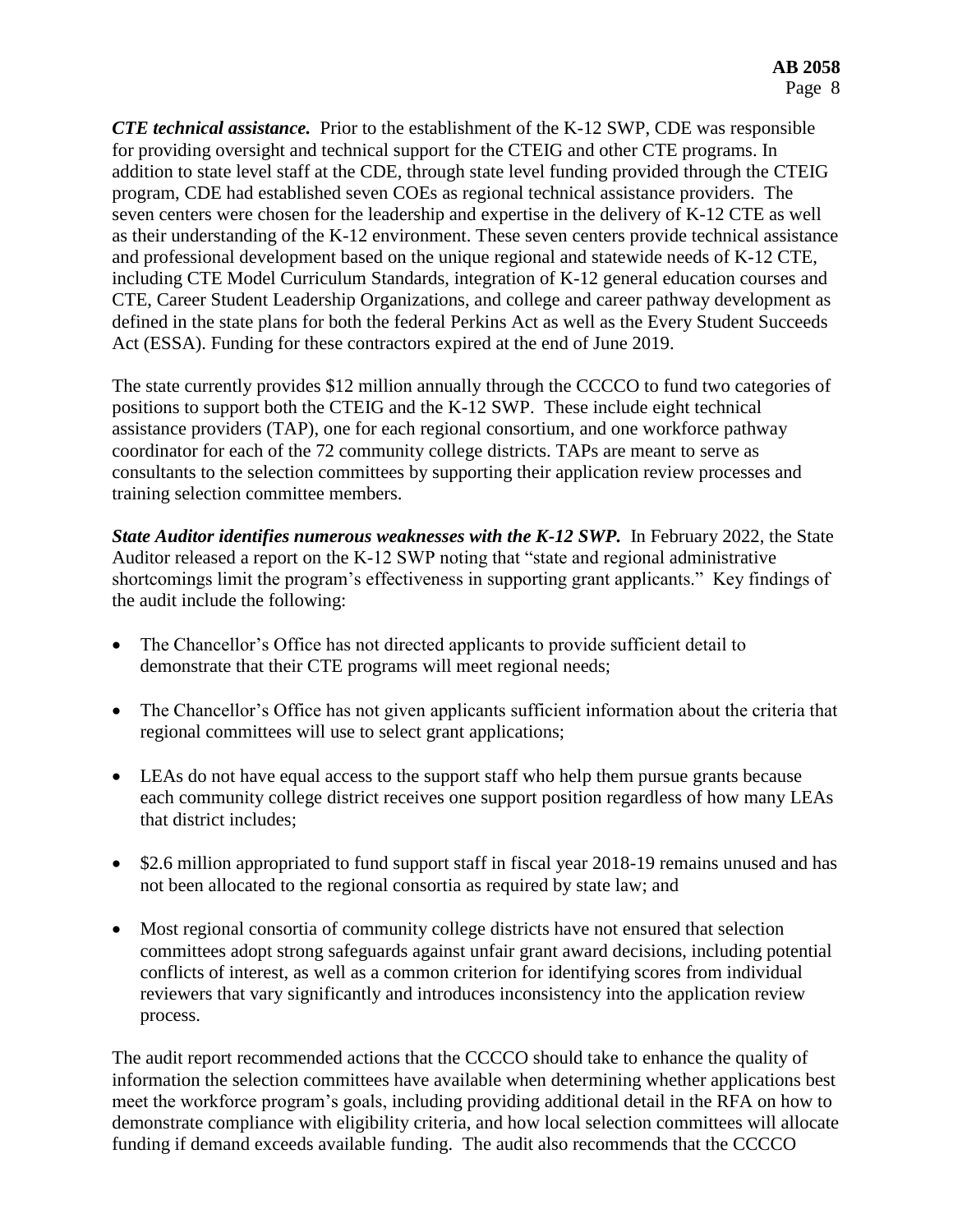should establish a process to modify the areas that its workforce pathway coordinators are assigned to serve to improve the equality of LEAs' access to technical assistance. The report also made recommendations for individual regional consortia to improve consistency in selection processes; to avoid potential conflicts of interest; and to establish a standard approach for addressing score variations.

*Arguments in support.* The Coalition for Career Technical Education in California, states "AB 2058 would consolidate into one program the two major existing state funding programs for K-12 CTE programs in California. This will resolve problems that have confronted local educators across the state as they have struggled with inconsistent application processes and criteria, and uneven and excessive reporting requirements. AB 2058 would also establish a much-needed technical assistance capacity to support local educators as they work to establish and improve their local CTE programs and pathways. We are confident that consolidating and aligning that state support, combined with quality technical assistance, will strengthen the quality of college and career opportunities for students throughout California."

*Related legislation.* AB 1923 (Mathis) of this Session establishes the Science, Technology, Engineering, and Mathematics (STEM) Partnership Academies and requires the CDE, with funding appropriated in the annual Budget Act, to establish 100 partnership academies dedicated to training young people in STEM occupations.

AB 130 (Committee on Budget) Chapter 44, Statutes of 2021, provides that, for the 2021–22 fiscal year and each fiscal year thereafter, \$300 million would be made available to the CDE, upon appropriation for the CTEIG program. Also makes adjustments to program provisions relating to eligibility requirements for grant applicants, and for ensuring compliance with program requirements.

AB 1808 (Committee on Budget) Chapter 32, Statutes of 2018, appropriates in the 2018–19 fiscal year and each fiscal year thereafter, \$150 million to the CTEIG program administered through CDE. Also establishes a K–12 component of the SWP to create, support, or expand high-quality CTE programs at the K–12 level aligned with the workforce development efforts and, commencing with the 2018–19 fiscal year, requires the CCCCO to allocate \$150 million for this program to regional CTE consortia.

AB 1743 (O'Donnell) of the 2017-18 Session would have extended funding for CTEIG Program by providing ongoing funding of \$500 million per year with a 1:1 local match as well as \$12 million per year for regional K-12 CTE coordinators to provide technical assistance and support to local CTE providers. This bill was held in the Senate Education Committee.

AB 104 (Committee on Budget) Chapter 13, Statutes of 2015, established the CTEIG, a competitive grant program administered by the CDE to provide support for career technical education in grades K-12, and provides \$400 million in 2015-16, \$300 million in 2016-17, and \$200 million in 2017-18 for this program.